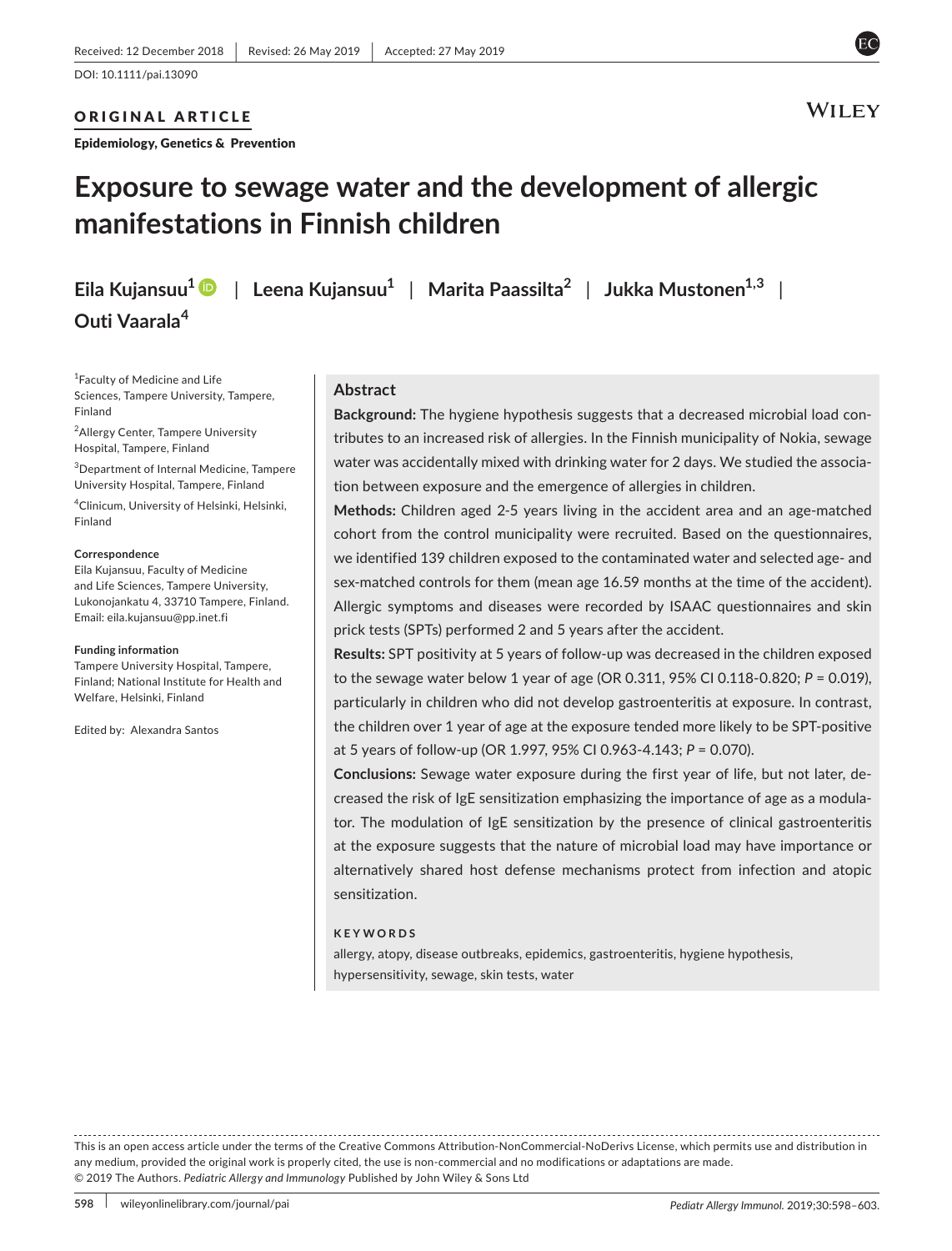# **1** | **INTRODUCTION**

According to the hygiene hypothesis, a decreased microbial load during early life contributes to the risk of allergies.<sup>1,2</sup> In humans, evidence supporting the hygiene hypothesis is mainly epidemiologic and the mechanisms are not completely understood. Recent studies suggest that the composition of the gut microbiome at early age is an important determinant of the later risk of allergic diseases.  $3-5$ 

In several studies, the serologic evidence of microbial in‐ fections, mainly foodborne and orofecal, is associated with lower prevalence of allergic diseases or allergen-specific IgE.<sup>6,7</sup> Remarkable differences in allergic diseases between two geo‐ graphically adjacent areas in Eastern Finland and in the western part of Russia $8-10$  have been explained by differences in the microbial exposure; higher prevalence of seropositivity to orofecal microbes and higher exposure to bacterial load in drinking water have been associated with lower prevalence of IgE sensitization and allergies in Russia. $8-10$  Also, a negative correlation has been shown between allergies and parasitic infections.<sup>11-13</sup> The reasons could be related to inhibition of specific IgE production by high total IgE levels or an increased regulatory T-cell activity.<sup>11-13</sup> Furthermore, differences in gut microbiota have been reported between children with allergies and healthy children.<sup>14-16</sup>

Based on these observations, probiotics have been tested for the prevention and treatment of allergic diseases.<sup>17</sup> Different probiotics, mainly lactobacilli and bifidobacteria, together with pre‐biotics have been used to increase microbial stimuli in order to decrease the development of allergic diseases, and several meta-analyses have shown that combined pre‐ and post‐natal probiotic supplementation reduces eczema development during infancy.<sup>18</sup>

In 2007, between the November 28 and 30, 450 tons of effluent water from a wastewater plant was accidentally mixed with drinking water, resulting in an epidemic of gastroenteritis in the town of Nokia in Southern Finland.<sup>19</sup> Thousands of the over 30 000 inhabitants got gastroenteritis before the end of 2007, most of them during the first week after the water accident.<sup>19</sup> According to a questionnaire study, 6500 cases were a direct result of the water accident when the nearby municipality of Kangasala was used as a control population.19 The water was contaminated in about one third of the area of Nokia. 53% of the residents in the contaminated area were registered to have had a gastrointestinal disease by the end of the year, compared to 16% in the non‐contaminated area in Nokia and only 6.5% in Kangasala.<sup>19</sup>

Altogether, 1222 patients sought professional help in Nokia, most of whom got only ambulatory help in the Nokia Health Center.19 145 of them were children, who often tested positive for several different pathogenic bacteria and viruses in their stools.<sup>19,20</sup> Most patients with gastroenteritis stayed at home without seeking any professional help.<sup>19</sup> *Campylobacter jejuni*, norovirus (genotypes GI and GII), *Salmonella enteritidis*, Rotavirus, *Giardia lamblia,* and *Clostridium difficile* were found both in the water and in the stool samples.<sup>19,21</sup> The most common microbiologic finding in the stool samples was *Campylobacter jejuni*. Clinically, norovirus was one of

#### Key Message

The hygiene hypothesis was tested in a real‐life situation of a sewage water accident. The development of allergic im‐ mune response was followed by questionnaires and skin prick tests in children. A short exposure to sewage water decreased the risk of IgE sensitization only in the children below 1 year of age at exposure, emphasizing the role of age as a modulator.

the major causes of gastroenteritis.<sup>19</sup> Mostly, the disease lasted for some days.<sup>22</sup> The main symptoms were diarrhea, vomiting, gastrointestinal pain, and fever.<sup>19</sup>

The water accident gave us the opportunity to study whether this kind of a short, multimicrobial exposure modulates the IgE sen‐ sitization and development of clinical allergies during early life, when IgE‐mediated allergies to environmental allergens develop.

# **2** | **METHODS**

In 2008‐2009, we recruited three age cohorts of children from Nokia, born in 2005, 2006, and 2007, and the same age cohorts from Kangasala, a nearby municipality of the same size belong‐ ing to the same University Hospital District area and with simi‐ lar medical practices, but without a shared border with Nokia (Figure 1). About 1301 and 1289 letters were sent to the families in Nokia and Kangasala, respectively, asking for informed consent and about exposure of the child to the contaminated water and possible symptoms of gastroenteritis. Based on the question‐ naires returned by the families (377 from Nokia and 274 from Kangasala), we identified 139 children with exposure to sewage water from Nokia (at the time of the water accident, mean age 16.59 months, SD 9.93 months, range 1.05‐34.68) and control children from Kangasala, who were matched for year of birth and sex, and invited them to attend skin prick tests and to answer the International Study of Asthma and Allergies in Childhood (ISAAC) questions<sup>23</sup> 2 and 5 years after the accident. The ISAAC baseline questionnaire on the allergic symptoms and family history of al‐ lergies was returned by 121 families from Nokia and 127 from Kangasala. The cohorts did not differ regarding the family history of smoking or allergic diseases (Table 1). The history of atopic dis‐ eases in the children did not differ before the water accident (37 of 121 in Nokia vs 31 of 127 in Kangasala).

Two years after the water accident, between August 2009 and May 2010 SPTs (SPT 2 years) were performed in 139 children from Nokia (73 male), of whom 93 developed gastroenteritis at the time of the accident, and 129 from Kangasala (77 male), two of them with a history of a gastroenteritis between the accident and the end of 2007. The mean age at the time of the SPT 2 years was 40.07 months (SD 10.91) and 40.10 months (SD 10.54) in children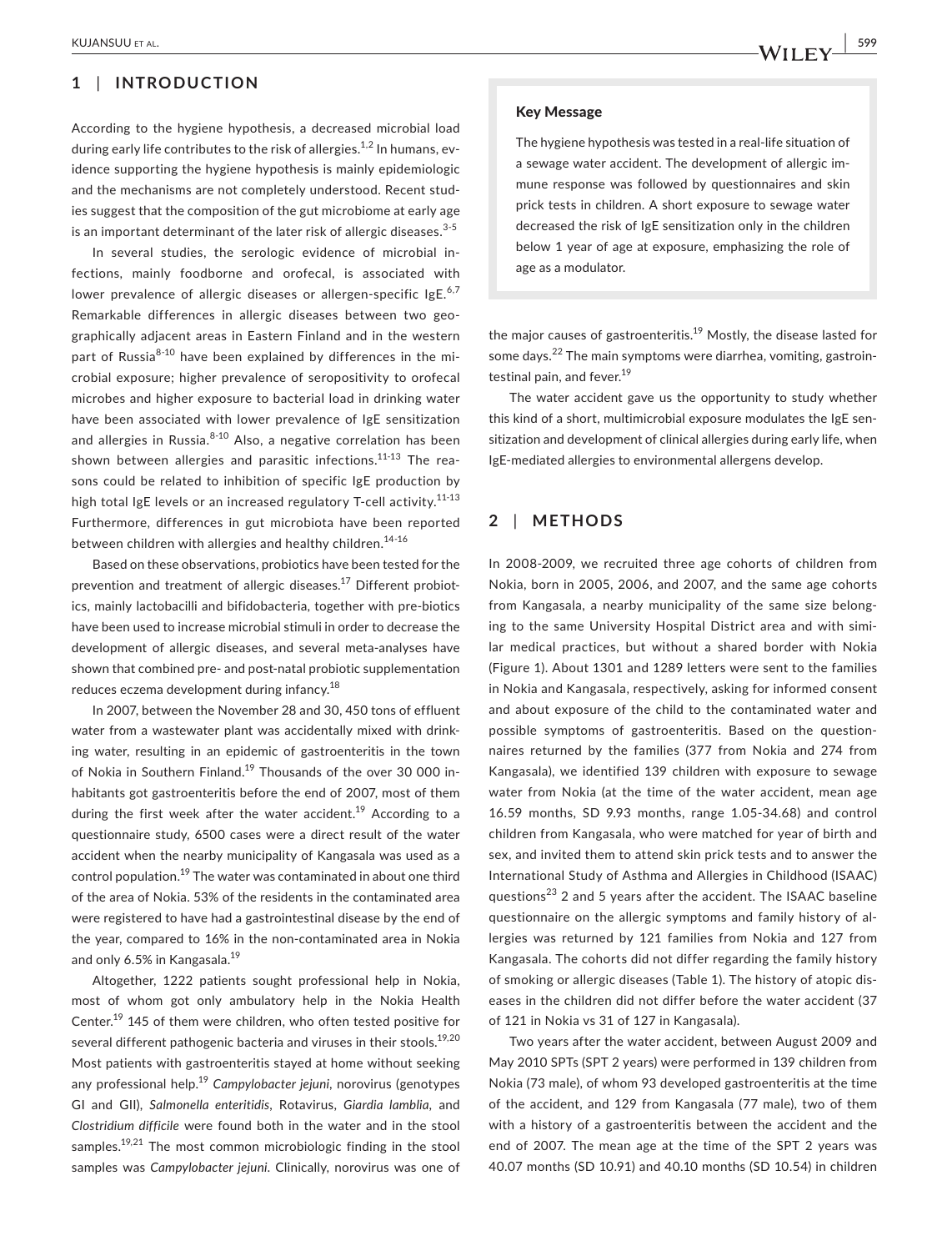

FIGURE 1 The flowchart of the study. Children living in the area of water accident in Nokia and age- and sex-matched children living in the neighboring municipality Kangasala (see the map) were recruited to the study. ISAAC, standardized questionnaire of childhood allergies; SPT, skin prick test [Colour figure can be viewed at [wileyonlinelibrary.com\]](www.wileyonlinelibrary.com)

from Nokia and Kangasala, respectively. The ISAAC questionnaire was answered at 2 years (ISAAC 2 years) by 130 of the 139 families of Nokia children and 128 of the 129 Kangasala children. Based on the clinical consequences of the exposure, the children from Nokia were divided into two subgroups, those who developed ( $N = 93$ ) and those who did not develop ( $N = 46$ ) gastroenteritis when exposed to sewage water.

Follow‐up SPTs were performed between January and May 2013 (SPT 5 years), on average 63 months after the water accident, and the families also filled in the ISAAC questionnaire (ISAAC 5 years) on

TABLE 1 The history of smoking and allergic diseases in mothers (m) and fathers (f) of the children in the study cohort based on the ISAAC 2 y

|                       | Nokia (N = 130) | Kangasala<br>$(N = 128)$ |
|-----------------------|-----------------|--------------------------|
| Asthma (m)            | 11 (8.5%)       | 10 (7.8%)                |
| Asthma (f)            | 14 (10.8%)      | 10 (7.8%).               |
| Atopic dermatitis (m) | 32 (24.6%)      | 27 (21.1%)               |
| Atopic dermatitis (f) | 19 (14.6%)      | 16 (12.5%)               |
| Pollen allergy (m)    | 39 (30%)        | 38 (29.7%)               |
| Pollen allergy (f)    | 43 (33.1%)      | 32 (25%)                 |
| Smoking (m)           | 16 (12.3%)      | 16 (12.5%)               |
| Smoking (f)           | 31 (23.8%)      | 25 (19.5%)               |

*Note*: No statistically significant differences were found between the study groups.

the allergic symptoms. 108 children from Nokia (57 male, mean age 78.81 months, SD 10.09) were tested, 71 of them with the history of gastroenteritis. Ninety‐seven children from Kangasala (56 male, mean age 79.59 months, SD 10.09) were tested, two of them with the history of gastroenteritis. The drop‐out rate was 23%, but it did not cause any bias between the study groups at 5 years of follow‐up; the mean age at the time of the water accident was 16.35 months in Nokia and 15.40 months in Kangasala. Eight Nokia and 10 Kangasala children with positive SPTs at 2 years dropped out.

The SPTs were performed using the following allergens: birch, tim‐ othy, and egg white (Allergopharma, Germany); wheat (Allergy Centre of the Tampere University Hospital); cow milk, dog, cat, and control solution (ALK‐Abello, Spain); and gliadin and histamine as the positive control (Pharmacy of the Pirkanmaa Hospital District). The allergens were blinded both from the families and from the professionals. SPT was considered positive when the diameter of the reaction wheal to the allergen was 3 mm or more and at least half of that for histamine.

The pediatric allergologist in our team (MP) blindly read the ISAAC answers of the SPT‐positive children and evaluated whether the child had clinical allergy. Clinical IgE‐mediated allergy was diagnosed when the child had allergic symptoms and SPT was positive. Children were considered to be allergic when they had a doctor diagnosed atopic disease (asthma, atopic dermatitis, food allergy, allergic rhinitis or atopic eczema), or clinical symptoms of atopic disease treated with medication (hydrocortisone and/or antihistamine and/or antiallergic nasal sprays or eye drops). (Children with doctor-diagnosed atopic disease (asthma, atopic dermatitis, food allergy, allergic rhinitis, or atopic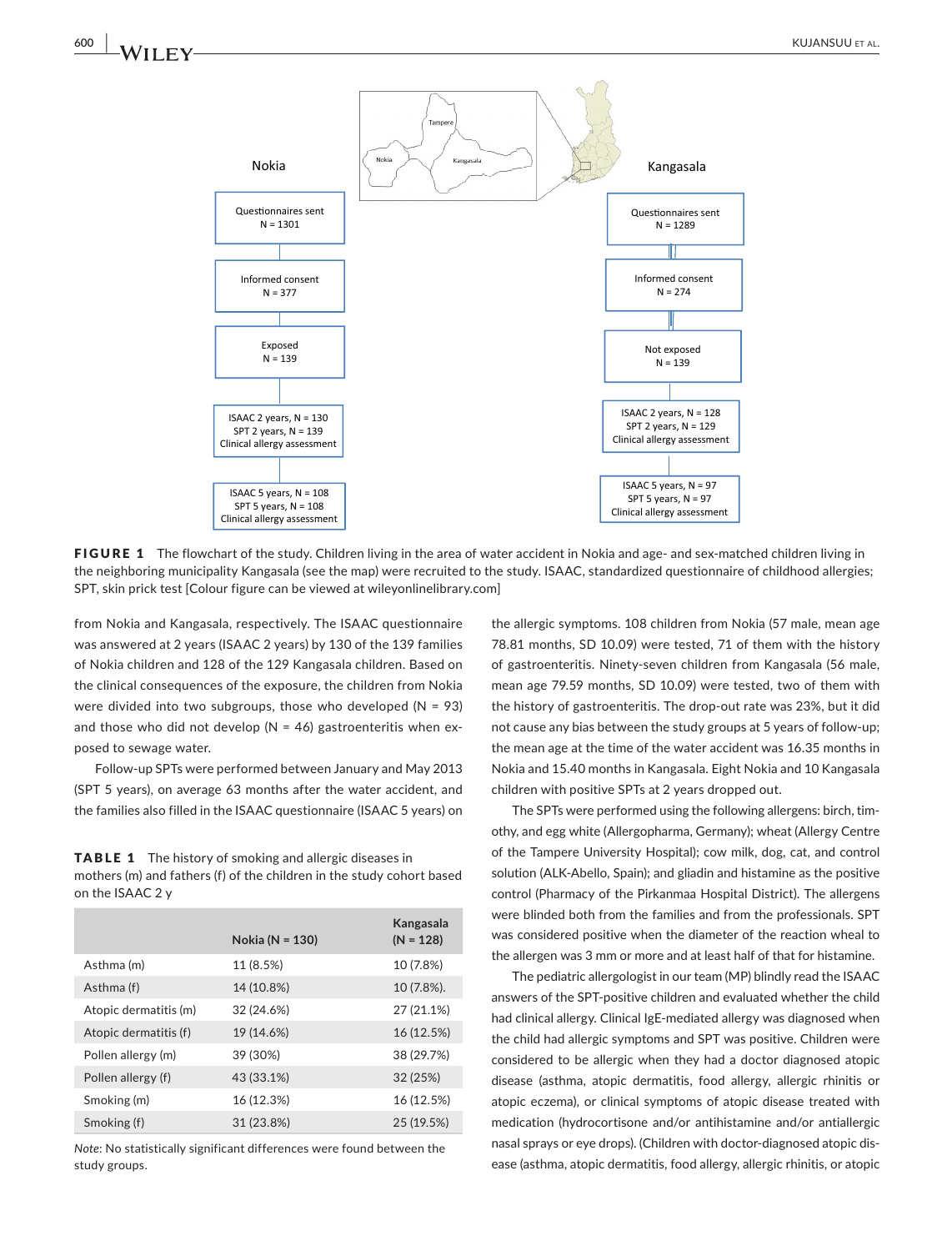TABLE 2 Skin prick test positivity for at least one allergen and the occurrence of clinical allergy in the children of Nokia and Kangasala 2 and 5 y after the exposure to sewage water

|                                          | All Nokia children with<br>exposure | Kangasala control children | <b>Comparison between Nokia and</b><br>Kangasala<br><b>OR (95% CI)</b> |
|------------------------------------------|-------------------------------------|----------------------------|------------------------------------------------------------------------|
| 2y<br>At least one positive SPT          | 25% (35/139)                        | 28% (36/129)               | $0.869(0.487 - 1.550)$                                                 |
| 2y<br>Clinically allergic (SPT+, ISAAC+) | 16% (22/139)                        | 16% (21/129)               | 0.976 (0.484-1.968)                                                    |
| 5y<br>At least one positive SPT          | 37% (40/108)                        | 37% (36/97)                | 1.029 (0.562-1.886)                                                    |
| 5y<br>Clinically allergic (SPT+, ISAAC+) | 30% (32/108)                        | 27% (26/97)                | 1.150 (0.598-2.215)                                                    |

Abbreviations: ISAAC, standardized questionnaire of childhood allergies; SPT, skin prick test.

## TABLE 3 Skin prick test (SPT) positivity for at least one allergen and the occurrence of clinical allergy in the children of Nokia who were exposed to the sewage water below or above the age of 1 y and in the control children from Kangasala 2 and 5 y after the exposure to sewage water

|                        | <b>SPT positivity</b><br>2y<br>OR (95% CI)<br>P-value | <b>SPT positivity</b><br>5v<br>OR (95% CI)<br>P-value | <b>Clinical allergy</b><br>2v<br>OR (95% CI)<br>P-value | <b>Clinical allergy</b><br>5v<br>OR (95% CI)<br>P-value |
|------------------------|-------------------------------------------------------|-------------------------------------------------------|---------------------------------------------------------|---------------------------------------------------------|
| Nokia < age 1<br>$GE-$ | 1/26<br>0.117<br>$(0.014 - 0.956)$<br>$P = 0.025$     | 3/21<br>0.176<br>$(0.044 - 0.709)$<br>$P = 0.011$     | 1/26<br>0.195<br>$(0.023 - 1.665)$<br>$P = 0.145$       | 3/21<br>0.481<br>$(0.114 - 2.029)$<br>$P = 0.503$       |
| Nokia < age 1<br>$GE+$ | 6/30<br>0.729<br>$(0.241 - 2.211)$<br>$P = 0.783$     | 7/23<br>0.463<br>$(0.153 - 1.403)$<br>$P = 0.188$     | 3/30<br>0.542<br>$(0.132 - 2.229)$<br>$P = 0.513$       | 5/23<br>0.802<br>$(0.230 - 2.794)$<br>$P = 1.000$       |
| Kangasala<br>$age 1$   | 12/47                                                 | 17/35                                                 | 8/47                                                    | 9/35                                                    |
| Nokia > age 1<br>$GE-$ | 7/20<br>1.208<br>$(0.434 - 3.366)$<br>$P = 0.791$     | 5/16<br>1.029<br>$(0.314 - 3.371)$<br>$P = 1.000$     | 4/20<br>1.327<br>$(0.382 - 4.611)$<br>$P = 0.739$       | $5/16$<br>1.203<br>$(0.364 - 3.976)$<br>$P = 0.763$     |
| Nokia > age 1<br>$GE+$ | 21/63<br>1.208<br>$(0.596 - 1.208)$<br>$P = 0.718$    | 25/48<br>2.460<br>$(1.125 - 5.379)$<br>$P = 0.031$    | 15/63<br>1.659<br>$(0.724 - 3.800)$<br>$P = 0.289$      | 19/48<br>1.734<br>$(0.776 - 3.874)$<br>$P = 0.220$      |
| Kangasala<br>$>$ age 1 | 24/82                                                 | 19/62                                                 | 13/82                                                   | 17/62                                                   |

*Note*: Children with and without gastroenteritis (GE+ and GE−). In all comparisons, children from Kangasala served as a control group.

Statistically significant ORs are bolded.

eczema with corticosteroid treatment) and children with clinical symp‐ toms of atopic disease who used relief medication (atopic eczema with hydrocortisone and not only base creme, allergic rhinitis/conjunctivi‐ tis treated with antihistamine and/or anti-allergic nasal sprays or eye drops) were considered having allergic disease.) The pediatric allergol‐ ogist discussed the positive test results with the families, and they got the written answers of the SPTs. The parents also had the possibility to contact the researchers at any time during the study.

The study was approved by the Ethics Committee of the Tampere University Hospital.

The statistical comparisons were made using the two-tailed Fisher exact test.

## **3** | **RESULTS**

# **3.1** | **Skin prick tests (SPTs) 2 and 5 years after the water accident**

Two years after the accident, 25% (35/139) of the Nokia children and 28% (36/129) of the Kangasala children were positive for at least one allergen in the SPTs (odds ratios in Table 2). SPT positivity to only aer‐ oallergens was found in 21 and 26 children, to only food allergens in seven and three children, and to both aero- and food allergens in seven and seven children, respectively, from Nokia and Kangasala. Five years after the accident, 37% (40/108) of the children from Nokia and 37% (36/97) of the children from Kangasala were SPT-positive (Table 2).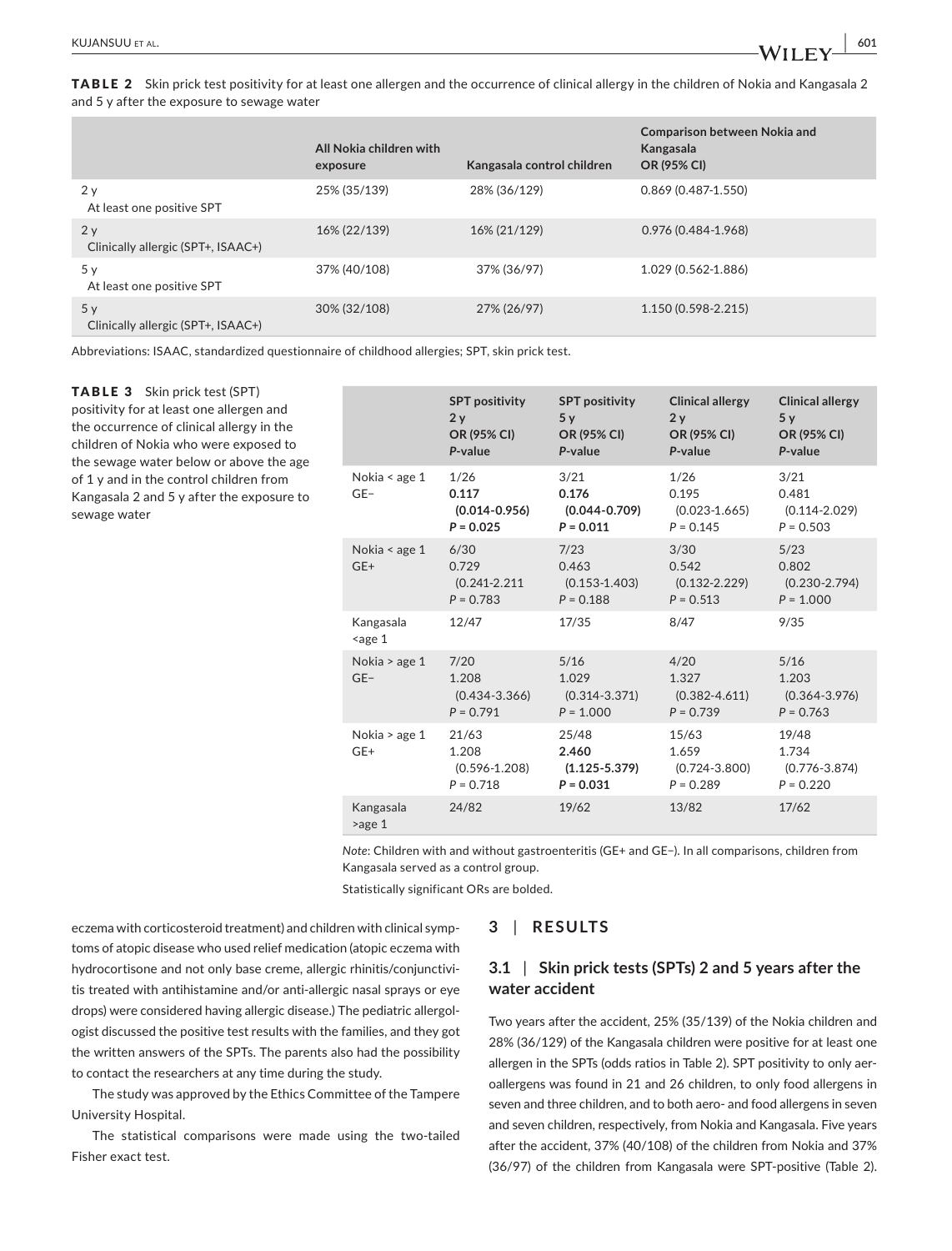tively, from Nokia and Kangasala.

SPT positivity to only aeroallergens was found in 38 and 33 children and to both aero- and food allergens in two and three children, respec-

Because earlier studies suggest that the gut microbiota composition before the age of 1 year can predict later IgE sensitization and allergic diseases,<sup>3-5</sup> we analyzed the children below and above 1 year of age at the time of exposure separately. In the children below the age of one at the time of the water accident, SPT positivity at 5 years of follow‐up was decreased in Nokia; SPT at 2 years was positive in 7 of 56 Nokia children and in 12 of 47 Kangasala children (OR 0.417, 95% CI 0.149‐1.165; *P* = 0.126), and at 5 years in 10 of 44 Nokia children and in 17 of 35 Kangasala children (OR 0.311, 95% CI 0.118‐0.820; *P* = 0.019). In the children above one year of age at the time of the water accident, SPT positivity at 5 years tended to be more frequent in Nokia than in Kangasala: 28/83 vs 24/82 SPT‐pos‐ itive children at 2 years (OR 1.230, 95% CI 0.637‐2.376; *P* = 0.616) and 30/64 vs 19/62 SPT‐positive children at 5 years (OR 1.997, 95% CI 0.963‐4.143; *P* = 0.070).

Next, we studied the possible effect of gastroenteritis as a mod‐ ulator and found that SPT positivity was decreased particularly in the children who did not have gastroenteritis despite the exposure below the age of one: SPT positivity in 1/26 at 2 years and in 3/21 at 5 years (*P* = 0.025 and *P* = 0.011, Table 3). In the children who were exposed to the sewage water older than 1 year of age, those who got gastroenteritis as a result developed SPT positivity more frequently (*P* = 0.126 and *P* = 0.031 at 2 and 5 years, Table 3).

#### **3.2** | **Clinical allergy 2 and 5 years after the accident**

Two years after the accident, no difference in the development of clinical allergy was seen; clinical allergy (positive SPT and cor‐ responding symptoms in ISAAC) was diagnosed in 16% (22/139) of all the children from Nokia and in 16% (21/129) of those from Kangasala (Table 2).

Two years after exposure, 63% (22/35) of the SPT‐positive chil‐ dren from Nokia had clinical allergy, compared with 58% (21/36) of the SPT‐positive children from Kangasala.

Five years after the water accident, clinical allergy was diagnosed in 30% (32/108) of all the children from Nokia and in 27% (26/97) of the children from Kangasala (Table 2). 80% (32/40) of the SPT-positive children from Nokia and 72% (26/36) from Kangasala had clinical allergy.

No difference in the development of clinical allergy was found when the children exposed to the sewage water below or above 1 year of age were compared. Furthermore, the occurrence of gas‐ troenteritis at the time of exposure did not show any modulatory effect on the risk of allergic diseases (Table 3).

## **4** | **DISCUSSION**

Our results indicate that the overall effect of a short exposure to sewage water during the first three years of life did not change the occurrence of allergies. However, when the age at the exposure was considered, differences in the development of SPT positivity were found. The children exposed to the sewage water below 1 year of age showed a decreased risk of IgE sensitization, while an increased risk was found in the children exposed to the sewage water older than 1 year of age. Our results support the view that the first year of life is a critical window for the gut microbiome as a regulator of IgE sensitization later in life.<sup>3-5,17,18</sup> Early infancy is the time when the priming of the immune response to foreign antigens and allergens takes place, which may provide the opportunity for the modulation.

Although the age at the microbial exposure was a key modu‐ lator of the atopic sensitization, clinical gastroenteritis appeared to be of importance too. In the children younger than 1 year at the exposure, protection from IgE sensitization was seen partic‐ ularly in the children who did not develop gastroenteritis. In the children exposed to the sewage water older than 1 year, a signifi‐ cantly increased risk of IgE sensitization was found in those with gastroenteritis. Thus, clinical gastroenteritis may counteract the protective effect of microbial exposure. In another cohort study, we have shown that a high degree intestinal inflammation during infancy, that is, a high level of fecal calprotectin, increased the risk of allergic diseases. $24$  In gastroenteritis, inflammation and epithelial injury can increase gut permeability and exposure to allergens.<sup>25</sup> Earlier studies have used seropositivity for orofecal microbes as a marker of exposure,  $4,5,8$  but there are no data on the history of subclinical vs clinical infection causing seropositiv‐ ity. In low-hygiene environment, the continuous exposure to low levels of orofecal microbes in the drinking water<sup>9</sup> may not lead to gastroenteritis.

Because of the real‐world nature of our study, we could not verify the cause of the gastroenteritis and can only speculate the possible role of norovirus, which was often associated with gastrointestinal infec‐ tion in Nokia.<sup>19</sup> In the animal model, murine norovirus infection breaks tolerance to food antigens<sup>26,27</sup> and triggers an allergic IgE response.<sup>28</sup>

Finally, children with an atopic susceptibility may be more sus‐ ceptible to gastroenteritis due to altered mucosal immunity, or the gut microbiome composition protecting from atopic sensitization may provide protection from pathogens. Indeed, allergies have been related to impaired mechanisms of innate immunity.<sup>29,30</sup>

The small number of children limits the power of our study; therefore, the results should be interpreted with caution. Despite the limitations, which were mainly due to the real‐world situation, such as missing data on breastfeeding, the real‐world situation was also the strength of our study.

In conclusion, our study highlights the importance of the age as a key factor in the microbiome‐mediated protection from allergic im‐ mune response. Accordingly, microbial exposure during the first year of life, in a complex interaction with other environmental factors and the host defense mechanisms, could protect from atopic sensi‐ tization. The results further suggest that microbial exposure above 1 year of age may actually increase allergic deviation. The associa‐ tion of gastroenteritis with atopic susceptibility may be explained by impaired defense mechanisms in the children with atopic tendency.